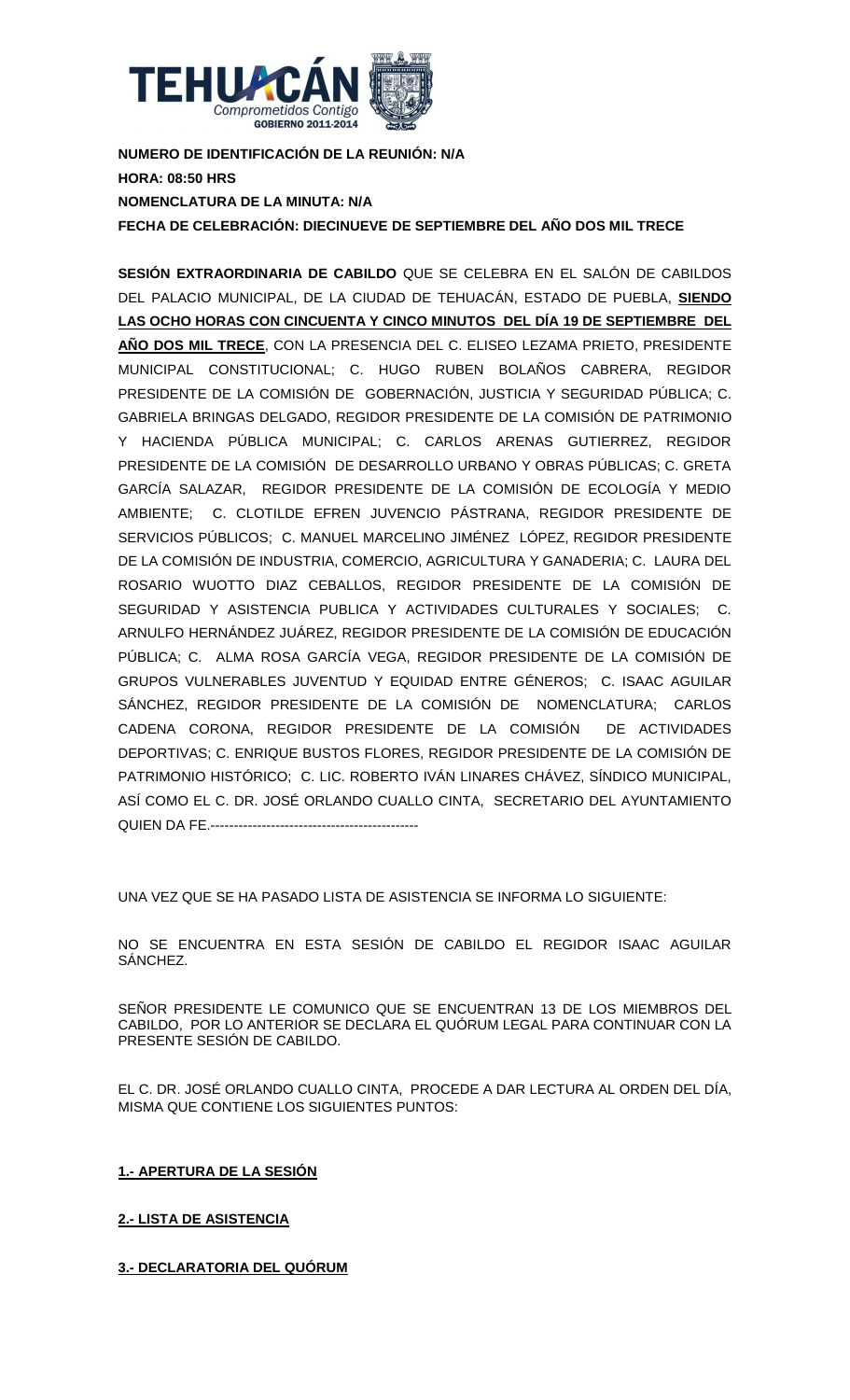## **4.- COMISION DE PATRIMONIO Y HACIENDA PUBLICA MUNICIPAL**

 ANÁLISIS, DISCUSIÓN Y EN SU CASO APROBACIÓN POR ESTE HONORABLE AYUNTAMIENTO, EL DICTAMEN QUE CONTIENE; LA AUTORIZACIÓN PARA CONTRATAR DURANTE LA PRESENTE ADMINISTRACIÓN MUNICIPAL UNO O VARIOS CRÉDITOS O PRÉSTAMOS O TÍTULOS DE CRÉDITO, CON BANCO INTERACCIONES S.A., INSTITUCIÓN DE BANCA MÚLTIPLE, GRUPO FINANCIERO INTERACCIONES, A FIN DE QUE SEAN DESTINADOS A SOLVENTAR NECESIDADES URGENTES, PRODUCTO DE CIRCUNSTANCIAS EXTRAORDINARIAS E IMPREVISIBLES; Y A ACCESORIOS FINANCIEROS, RESERVAS, GASTOS Y COMISIONES MÁS EL IVA CORRESPONDIENTE. AFECTANDO COMO GARANTÍA Y/O FUENTE DE PAGO LOS RECURSOS PROPIOS DEL MUNICIPIO DE TEHUACÁN, PUEBLA, DE ACUERDO AL MECANISMO QUE PACTE CON BANCO INTERACCIONES S.A.

**COMISIÓN DE PATRIMONIO Y HACIENDA PÚBLICA MUNICIPAL.- ANÁLISIS, DISCUSIÓN Y EN SU CASO APROBACIÓN POR ESTE HONORABLE AYUNTAMIENTO, EL DICTAMEN QUE CONTIENE; LA AUTORIZACIÓN PARA CONTRATAR DURANTE LA PRESENTE ADMINISTRACIÓN MUNICIPAL UNO O VARIOS CRÉDITOS O PRÉSTAMOS O TÍTULOS DE CRÉDITO, CON BANCO INTERACCIONES S.A., INSTITUCIÓN DE BANCA MÚLTIPLE, GRUPO FINANCIERO INTERACCIONES, A FIN DE QUE SEAN DESTINADOS A SOLVENTAR NECESIDADES URGENTES, PRODUCTO DE CIRCUNSTANCIAS EXTRAORDINARIAS E IMPREVISIBLES; Y A ACCESORIOS FINANCIEROS, RESERVAS, GASTOS Y COMISIONES MÁS EL IVA CORRESPONDIENTE. AFECTANDO COMO GARANTÍA Y/O FUENTE DE PAGO LOS RECURSOS PROPIOS DEL MUNICIPIO DE TEHUACÁN, PUEBLA, DE ACUERDO AL MECANISMO QUE PACTE CON BANCO INTERACCIONES S.A.**

SEÑORA REGIDORA TIENE USTED EL USO DE LA PALABRA.

LA C. GABRIELA BRINGAS DELGADO, PROCEDE A DAR LECTURA AL DICTAMEN CORRESPONDIENTE, MISMO QUE A LA LETRA DICE:

#### **"… HONORABLE CABILDO:**

LOS SUSCRITOS REGIDORES C.P. GABRIELA BRINGAS DELGADO, LIC. GRETA GARCIA SALAZAR, Y C. HUGO RUBEN BOLAÑOS CABRERA, PRESIDENTE E INTEGRANTES DE LA COMISIÓN DE PATRIMONIO Y HACIENDA PÚBLICA MUNICIPAL DEL HONORABLE Y HACIENDA PÚBLICA MUNICIPAL DEL HONORABLE AYUNTAMIENTO, POR ESTE MEDIO Y CON FUNDAMENTO EN LO DISPUESTO POR EL ARTICULO 92 FRACCIONES III, IV, V Y VII DE LA LEY ORGÁNICA MUNICIPAL SOMETEMOS A ESTE HONORABLE CUERPO COLEGIADO EL PRESENTE DICTAMEN QUE CONTIENE **LA AUTORIZACIÓN PARA CONTRATAR DURANTE LA PRESENTE ADMINISTRACIÓN MUNICIPAL UNO O VARIOS CRÉDITOS O PRÉSTAMOS O TÍTULOS DE CRÉDITO, CON BANCO INTERACCIONES S.A., INSTITUCIÓN DE BANCA MÚLTIPLE, GRUPO FINANCIERO INTERACCIONES, A FIN DE QUE SEAN DESTINADOS A SOLVENTAR NECESIDADES URGENTES, PRODUCTO DE CIRCUNSTANCIAS EXTRAORDINARIAS E IMPREVISIBLES, AFECTANDO COMO GARANTÍA Y/O FUENTE DE PAGO LOS RECURSOS PROPIOS DEL MUNICIPIO DE TEHUACÁN, PUEBLA, DE ACUERDO AL MECANISMO QUE SE PACTE CON EL BANCO INTERACCIONES S.A.,** LO ANTERIOR CON BASE A LOS SIGUIENTES:

## **C O N S I D E R A N D O S**

- I. QUE EL PÁRRAFO PRIMERO DE LA FRACCIÓN II DEL ARTÍCULO 115, DE LA CONSTITUCIÓN POLÍTICA DE LOS ESTADOS UNIDOS MEXICANOS, DETERMINA QUE LOS AYUNTAMIENTOS TENDRÁN FACULTADES PARA APROBAR, DE ACUERDO CON LAS LEYES EN MATERIA MUNICIPAL QUE DEBERÁN EXPEDIR LAS LEGISLATURAS DE LOS ESTADOS, LOS BANDOS DE POLICÍA Y GOBIERNO, LOS REGLAMENTOS, CIRCULARES Y DISPOSICIONES ADMINISTRATIVAS DE OBSERVANCIA GENERAL DENTRO DE SUS RESPECTIVAS JURISDICCIONES, QUE ORGANICEN LA ADMINISTRACIÓN PÚBLICA MUNICIPAL, REGULEN LAS MATERIAS, PROCEDIMIENTOS, FUNCIONES Y SERVICIOS PÚBLICOS DE SU COMPETENCIA Y ASEGUREN LA PARTICIPACIÓN CIUDADANA Y VECINAL; MISMA DISPOSICIÓN QUE ES TRASLADADA A LA FRACCIÓN III DEL ARTÍCULO 105 DE LA CONSTITUCIÓN POLÍTICA DEL ESTADO LIBRE Y SOBERANO DE PUEBLA; Y A LOS ARTÍCULOS 3 Y 84, DE LA LEY ORGÁNICA MUNICIPAL.
- II. QUE EL ARTÍCULO 103 DE LA CONSTITUCIÓN POLÍTICA DEL ESTADO LIBRE Y SOBERANO DE PUEBLA, Y CORRELATIVO 143 DE LA LEY ORGÁNICA MUNICIPAL, REFIEREN QUE LOS MUNICIPIOS TIENEN PERSONALIDAD JURÍDICA Y PATRIMONIO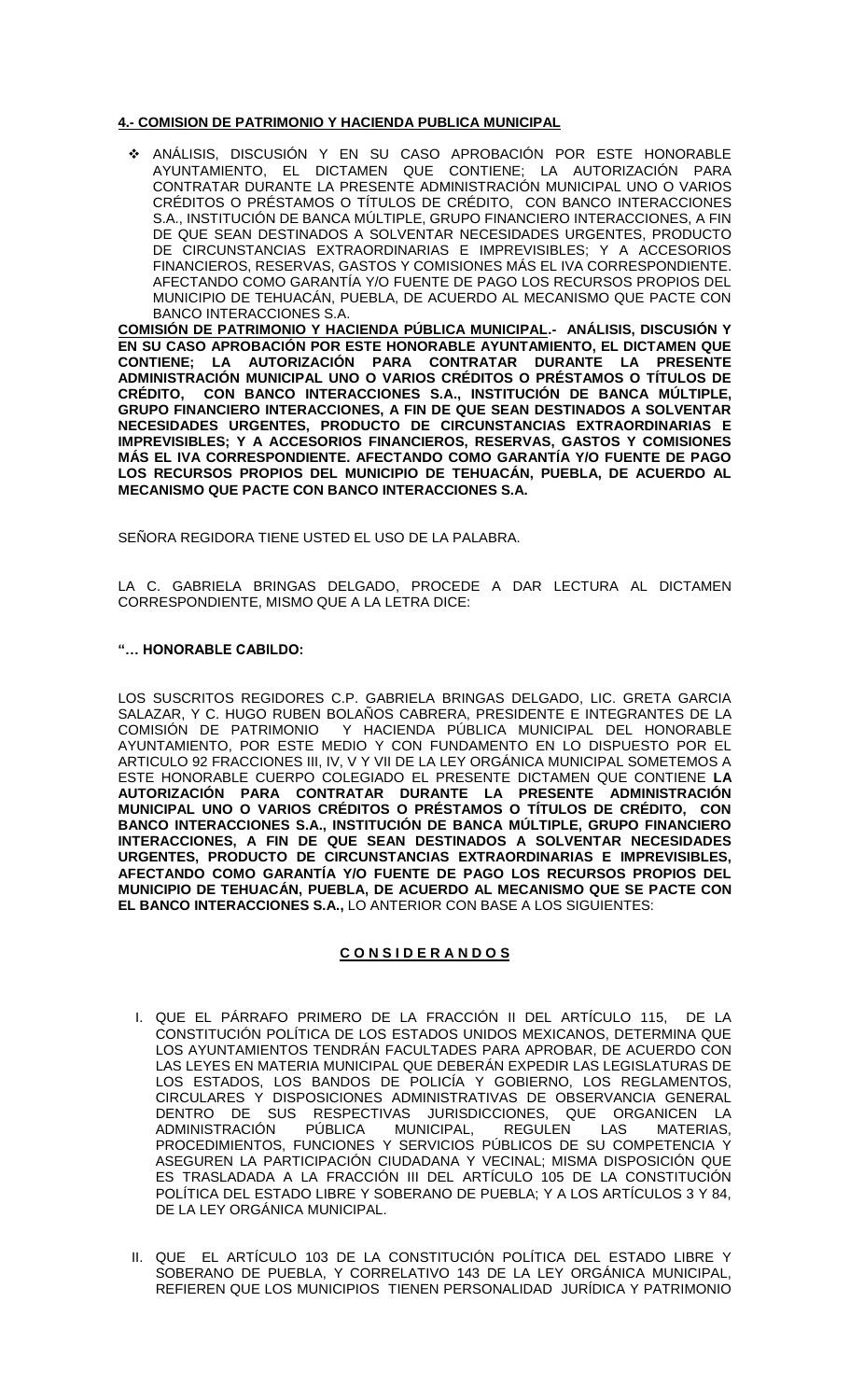PROPIO, Y QUE LOS AYUNTAMIENTOS MANEJARAN CONFORME A LA LEY ADMINISTRARAN LIBREMENTE SU HACIENDA; DEBIENDO DENTRO DE LOS LÍMITES LEGALES CORRESPONDIENTES, Y DE ACUERDO CON EL PRESUPUESTO DE EGRESOS Y EL PLAN DE DESARROLLO MUNICIPAL VIGENTES, ATENDER EFICAZMENTE LOS DIFERENTES RAMOS DE LA ADMINISTRACIÓN PÚBLICA MUNICIPAL.

- III. QUE EN TÉRMINOS DE LOS ARTÍCULOS 1 Y 2, DE LA LEY DE HACIENDA MUNICIPAL DE TEHUACÁN, SE CONSIDERAN INGRESOS DEL MUNICIPIO DE TEHUACÁN, LAS PERCEPCIONES EN DINERO, EN ESPECIE O EN CUALQUIER OTRA FORMA, QUE INTEGRADOS AL ERARIO GUBERNAMENTAL SEAN DESTINADOS A CUBRIR SUS GASTOS PÚBLICOS. DICHOS INGRESOS SE CLASIFICAN EN CONTRIBUCIONES, PRODUCTOS, APROVECHAMIENTOS, PARTICIPACIONES, APORTACIONES, REASIGNACIONES Y DEMÁS INGRESOS QUE DETERMINEN LOS ORDENAMIENTOS FISCALES; LAS DONACIONES, LEGADOS, HERENCIAS Y REINTEGROS QUE SE HICIEREN A SU FAVOR, ASÍ COMO CUALQUIER OTRO QUE INCREMENTE EL ERARIO PÚBLICO.
- IV. QUE EL ARTÍCULO 150, FRACCIÓN VI, DE LA LEY ORGÁNICA MUNICIPAL DETERMINA QUE EL GASTO MUNICIPAL SE EJERCERÁ DE ACUERDO A LO QUE DETERMINE EL AYUNTAMIENTO, PERO COMO MÍNIMO DEBERÁ PROVEERSE PARA SERVICIOS PÚBLICOS, REFIRIÉNDOSE ESTE A LO ESTABLECIDO POR EL ARTÍCULO 197.
- V. **QUE** CON LA FINALIDAD DE ESTAR PREPARADOS PARA HACER FRENTE DE MANERA RESPONSABLE Y ASI PODER **SOLVENTAR NECESIDADES URGENTES, PRODUCTO DE CIRCUNSTANCIAS EXTRAORDINARIAS E IMPREVISIBLES, ES INDISPENSABLE CONTRATAR DURANTE LA PRESENTE ADMINISTRACIÓN MUNICIPAL UNO O VARIOS CRÉDITOS O PRÉSTAMOS O TÍTULOS DE CRÉDITO, CON BANCO INTERACCIONES S.A., INSTITUCIÓN DE BANCA MÚLTIPLE, GRUPO FINANCIERO INTERACCIONES, MISMO QUE OFRECE CONDICIONES FAVORABLES AL MUNICIPIO.**
- VI. QUE DE CONFORMIDAD CON EL ART. 6° DE LA LEY DE DEUDA PÚBLICA DEL ESTADO LIBRE Y SOBERANO DE PUEBLA**,** LAS CONDICIONES PARA OBTENER LOS CRÉDITOS O PRÉSTAMOS O TÍTULOS DE CRÉDITO, DEBERÁN ESTAR SUJETOS A QUE SU VENCIMIENTO Y LIQUIDACIÓN SE DEBERÁ REALIZAR EN EL MISMO EJERCICIO ANUAL EN EL QUE FUERON CONTRATADOS. EN CUALQUIER MOMENTO EL SALDO DE LA SUERTE PRINCIPAL QUE SE MANTENGA EN CONJUNTO DE LOS CRÉDITOS, PRÉSTAMOS Y/O TÍTULOS DE CRÉDITO QUE SE CONTRATEN, NO DEBERÁN DE REBASAR EL 5% (CINCO POR CIENTO) DEL PRESUPUESTO DE EGRESOS CORRESPONDIENTE. ASÍ TAMBIÉN QUE LA GARANTÍA Y/O FUENTE DE PAGO DE LOS CRÉDITOS, PRÉSTAMOS Y/O TÍTULOS DE CRÉDITO ANTES MENCIONADOS, SEAN LOS RECURSOS PROPIOS DEL MUNICIPIO DE TEHUACÁN, PUEBLA, DE ACUERDO AL MECANISMO QUE ESTE PACTE CON EL BANCO INTERACCIONES S.A.,

POR LO ANTERIORMENTE EXPUESTO Y FUNDADO EN LOS CONSIDERANDOS QUE ANTECEDEN Y EN USO DE LAS FACULTADES CONFERIDAS A LOS SUSCRITOS, NOS PERMITIMOS PRESENTAR A ESTE CUERPO EDILICIO EL SIGUIENTE:

## **D I C T A M E N**

**PRIMERO:** SE AUTORICE QUE EL H. AYUNTAMIENTO DE TEHUACÁN PUEBLA, CONTRATE DURANTE LA PRESENTE ADMINISTRACIÓN MUNICIPAL UNO O VARIOS CRÉDITOS O PRÉSTAMOS O TÍTULOS DE CRÉDITO, CON BANCO INTERACCIONES S.A., INSTITUCIÓN DE BANCA MÚLTIPLE, GRUPO FINANCIERO INTERACCIONES, CON LAS SIGUIENTES CARACTERÍSTICAS:

**A)** SEAN DESTINADOS A SOLVENTAR NECESIDADES URGENTES, PRODUCTO DE CIRCUNSTANCIAS EXTRAORDINARIAS E IMPREVISIBLES; Y A ACCESORIOS FINANCIEROS, RESERVAS, GASTOS Y COMISIONES MÁS EL IVA CORRESPONDIENTE.

**B)** SU VENCIMIENTO Y LIQUIDACIÓN SE DEBERÁ REALIZAR EN EL MISMO EJERCICIO ANUAL EN EL QUE FUERON CONTRATADOS.

**C)** EN CUALQUIER MOMENTO EL SALDO DE LA SUERTE PRINCIPAL QUE SE MANTENGA EN CONJUNTO DE LOS CRÉDITOS, PRÉSTAMOS Y/O TÍTULOS DE CRÉDITO QUE SE CONTRATEN, NO DEBERÁN DE REBASAR EL 5% (CINCO POR CIENTO) DEL PRESUPUESTO DE EGRESOS CORRESPONDIENTE.

**SEGUNDO:** SE AUTORICE AFECTAR EN GARANTÍA Y/O FUENTE DE PAGO DE LOS CRÉDITOS, PRÉSTAMOS Y/O TÍTULOS DE CRÉDITO ANTES MENCIONADOS, LOS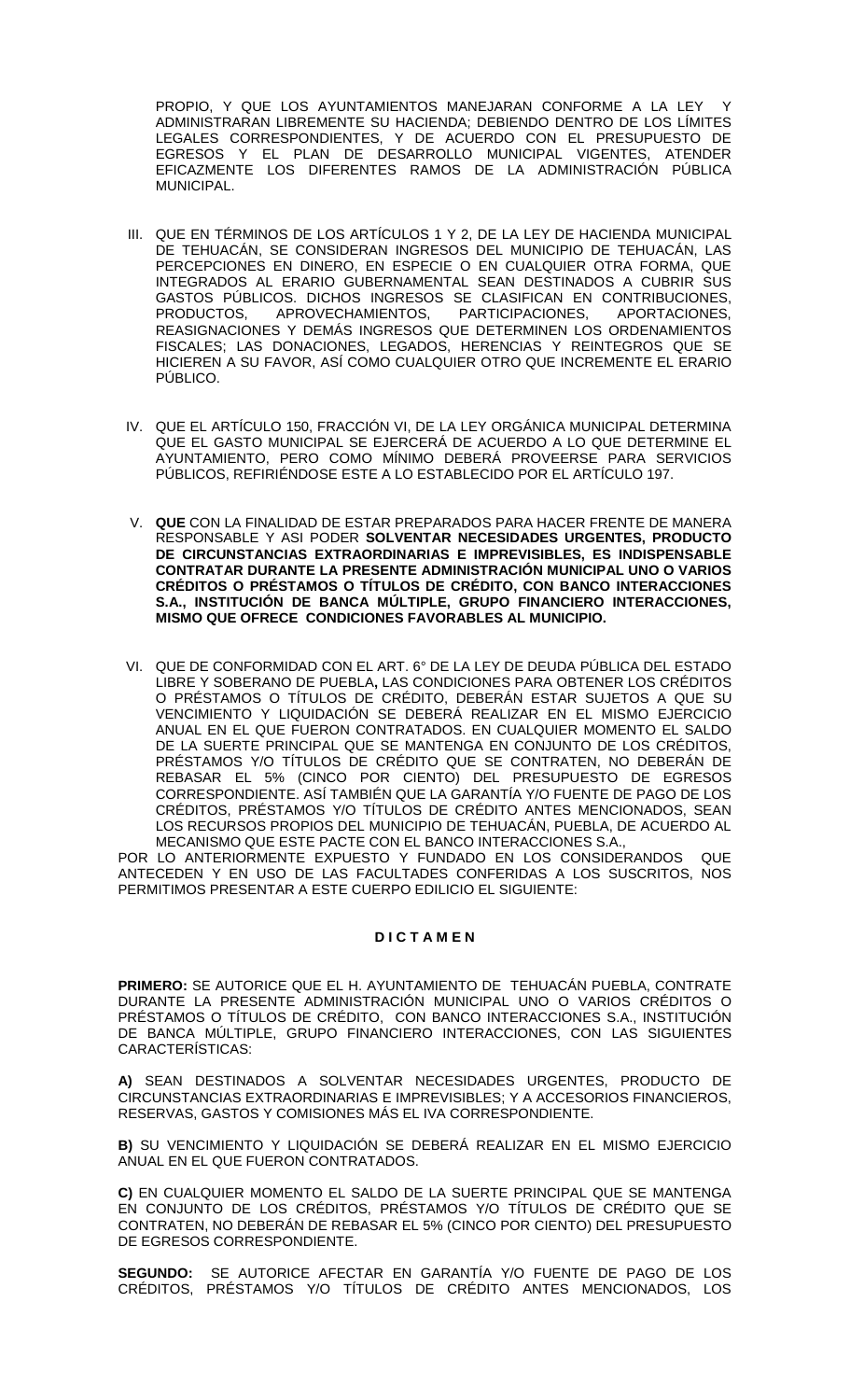RECURSOS PROPIOS DEL MUNICIPIO DE TEHUACÁN, PUEBLA, DE ACUERDO AL MECANISMO QUE PACTE CON BANCO INTERACCIONES S.A.

**TERCERO:** SE AUTORICE PACTAR CON EL BANCO INTERACCIONES S.A. TODAS LAS CONDICIONES Y MODALIDADES CONVENIENTES O NECESARIAS EN LOS DOCUMENTOS EN QUE CONSTEN LAS OPERACIONES A QUE SE REFIERE EL PRESENTE ACUERDO MUNICIPAL Y PARA QUE LOS C.C. PRESIDENTE MUNICIPAL, SECRETARIO GENERAL Y TESORERO MUNICIPAL DEL H. AYUNTAMIENTO DE TEHUACÁN, PUEBLA COMPAREZCAN A LA FIRMA DE LOS MISMOS.- ATENTAMENTE.- "TEHUACAN COMPROMETIDOS CONTIGO".- **TEHUACÁN, PUEBLA, A 19 DE SEPTIEMBRE DEL 2013.- COMISION DE PATRIMONIO Y HACIENDA PÚBLICA MUNICIPAL.- C. P. GABRIELA BRINGAS DELGADO.- PRESIDENTE.- LIC. GRETA GARCIA SALAZAR.- MIEMBRO.- C. HUGO RUBEN BOLAÑOS CABRERA.- MIEMBRO.- FIRMAS ILEGIBLES".**

SEÑOR PRESIDENTE MUNICIPAL, REGIDORES Y SINDICO MUNICIPAL, EN VOTACIÓN SE LES CONSULTA SI SE APRUEBA LA PROPUESTA PRESENTADA EN CUESTIÓN, LOS QUE ESTÉN POR LA AFIRMATIVA SÍRVANSE MANIFESTARLO LEVANTANDO LA MANO.

LOS REGIDORES ALMA ROSA GARCÍA VEGA Y ENRIQUE BUSTOS FLORES, SE ABSTIENEN DE EMITIR SU VOTO, PREGUNTANDO EL DR. JOSÉ ORLANDO CUALLO CINTA SI TIENEN ALGUN ARGUMENTO AL RESPECTO, MANIFESTANDO LOS REGIDORES QUE NO TIENEN ARGUMENTO ALGUNO.

HABIÉNDOSE ANALIZADO AMPLIAMENTE EL CONTENIDO DEL DICTAMEN DE REFERENCIA, POR MAYORÍA CON 11 VOTOS A FAVOR Y 2 ABSTENCIONES POR PARTE DE LOS REGIDORES ALMA ROSA GARCÍA VEGA Y ENRIQUE BUSTOS FLORES, INTEGRANTES DEL HONORABLE CABILDO, SE DETERMINA EL SIGUIENTE:

#### **A C U E R D O**

**PRIMERO:** SE AUTORIZA QUE EL H. AYUNTAMIENTO DE TEHUACÁN PUEBLA, CONTRATE DURANTE LA PRESENTE ADMINISTRACIÓN MUNICIPAL UNO O VARIOS CRÉDITOS O PRÉSTAMOS O TÍTULOS DE CRÉDITO, CON BANCO INTERACCIONES S.A., INSTITUCIÓN DE BANCA MÚLTIPLE, GRUPO FINANCIERO INTERACCIONES, CON LAS SIGUIENTES CARACTERÍSTICAS:

**A)** SEAN DESTINADOS A SOLVENTAR NECESIDADES URGENTES, PRODUCTO DE CIRCUNSTANCIAS EXTRAORDINARIAS E IMPREVISIBLES; Y A ACCESORIOS FINANCIEROS, RESERVAS, GASTOS Y COMISIONES MÁS EL IVA CORRESPONDIENTE.

**B)** SU VENCIMIENTO Y LIQUIDACIÓN SE DEBERÁ REALIZAR EN EL MISMO EJERCICIO ANUAL EN EL QUE FUERON CONTRATADOS.

**C)** EN CUALQUIER MOMENTO EL SALDO DE LA SUERTE PRINCIPAL QUE SE MANTENGA EN CONJUNTO DE LOS CRÉDITOS, PRÉSTAMOS Y/O TÍTULOS DE CRÉDITO QUE SE CONTRATEN, NO DEBERÁN DE REBASAR EL 5% (CINCO POR CIENTO) DEL PRESUPUESTO DE EGRESOS CORRESPONDIENTE

**SEGUNDO:** SE AUTORIZA AFECTAR EN GARANTÍA Y/O FUENTE DE PAGO DE LOS CRÉDITOS, PRÉSTAMOS Y/O TÍTULOS DE CRÉDITO ANTES MENCIONADOS, LOS RECURSOS PROPIOS DEL MUNICIPIO DE TEHUACÁN, PUEBLA, DE ACUERDO AL MECANISMO QUE PACTE CON BANCO INTERACCIONES S.A.

**TERCERO:** SE AUTORIZA PACTAR CON EL BANCO INTERACCIONES S.A. TODAS LAS CONDICIONES Y MODALIDADES CONVENIENTES O NECESARIAS EN LOS DOCUMENTOS EN QUE CONSTEN LAS OPERACIONES A QUE SE REFIERE EL PRESENTE ACUERDO MUNICIPAL Y PARA QUE LOS C.C. PRESIDENTE MUNICIPAL, SECRETARIO GENERAL Y TESORERO MUNICIPAL DEL H. AYUNTAMIENTO DE TEHUACÁN, PUEBLA COMPAREZCAN A LA FIRMA DE LOS MISMOS.

LO ANTERIOR CON FUNDAMENTO EN LOS DISPOSITIVOS LEGALES INVOCADOS EN EL DICTAMEN DE REFERENCIA.

NO HABIÉNDO ASUNTO QUE TRATAR SE DA POR TERMINADA LA PRESENTE SESIÓN DE CABILDO, SIENDO LAS NUEVE HORAS DEL DÍA DIECINUEVE DE SEPTIEMBRE DEL AÑO DOS MIL TRECE, PROCEDIENDOSE A LEVANTAR LA PRESENTE ACTA QUE FIRMAN LOS QUE EN ELLA INTERVINIERON.- DOY FE.--------